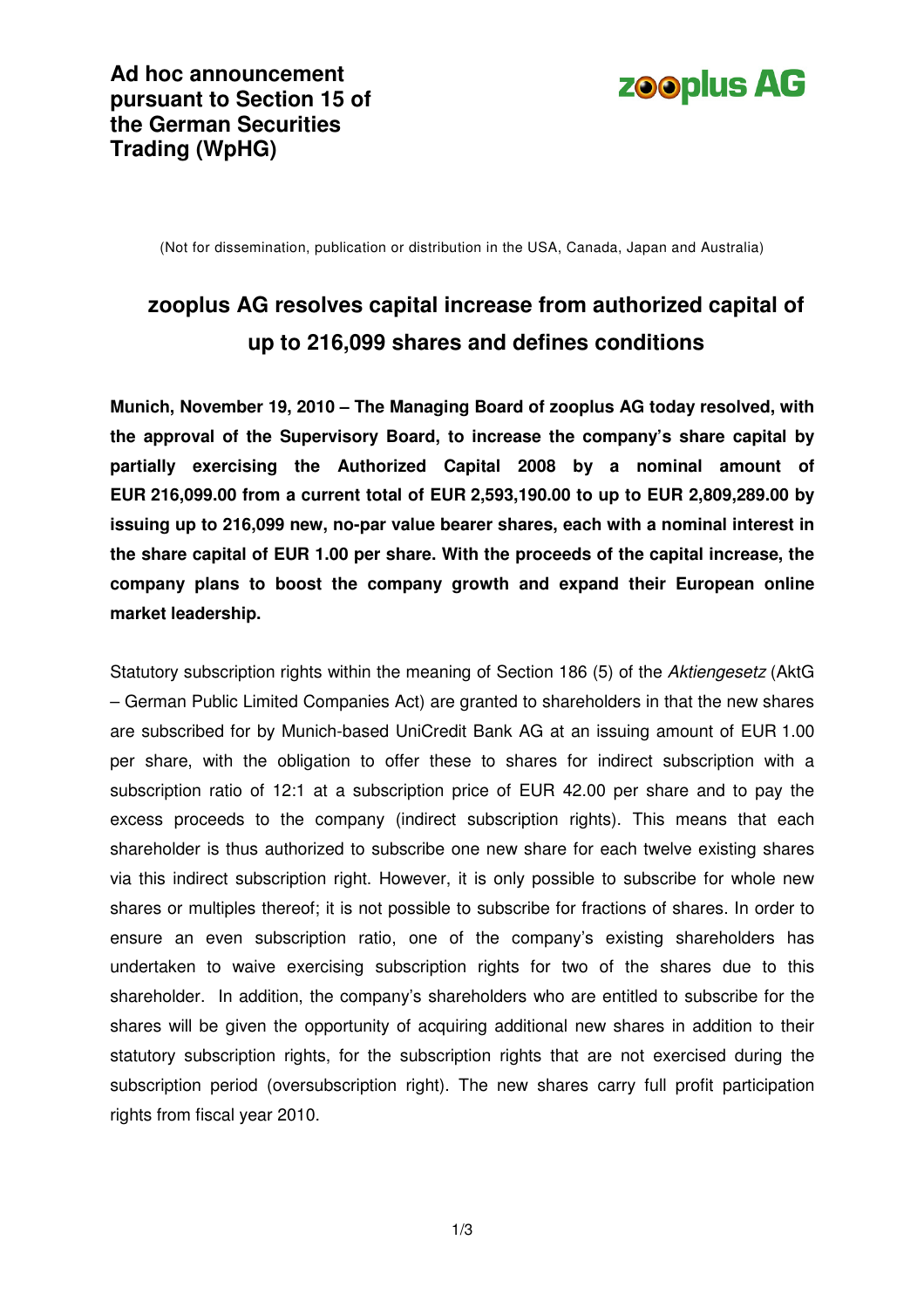



The shareholders are expected to be able to exercise their subscription rights and their oversubscription right in the period from November 30, 2010 to December 13, 2010 (inclusive). Organized trading in subscription rights is not intended and is also not being initiated by zooplus AG or UniCredit Bank AG. The subscription offer will be published shortly.

zooplus AG will generate gross proceeds from the issue of up to EUR 9,076,158.00 from the subscription offer. The capital increase serves to drive the internationalization of core business and to further reinforce the company's pan-European market leadership. In addition, the capital increase will allow accelerated expansion of, in particular, zooplus AG's own brands and its international logistics and technology platform. Besides that, the company is expecting positive effects from a substantial increase in its balance-sheet equity ratio for its international purchasing and European working capital management.

#### **Exclusion clause**

This publication is exclusively for information purposes and does not constitute either an offer to sell or a solicitation of an offer to buy any securities. There was neither a public offer in connection with this transaction, nor will there be a public offer of securities. No securities offering prospectus has been or will be prepared in connection with the transaction. Dissemination of this disclosure and the offer and sale of securities could be subject to restrictions in certain jurisdictions.

#### **United States of America**

This notice is not designated for persons in the United States of America (including its territories, dependencies, federal states and the District of Columbia) and may not be disseminated either directly or indirectly in the United States of America.

This notice is neither an offer nor part of an offer for the sale of or a solicitation of an offer to buy or subscribe for securities in the United States of America. The shares of zooplus AG detailed herein (the "shares") are and will neither be registered according to the provisions of the United States Securities Act of 1933 in its respective applicable version ("Securities Act") or the securities trading laws in individual states of the USA, nor will they be offered or sold in the United States of America. The shares may neither be offered or sold in the United States of America nor to persons in the United States of America or delivered their either directly or